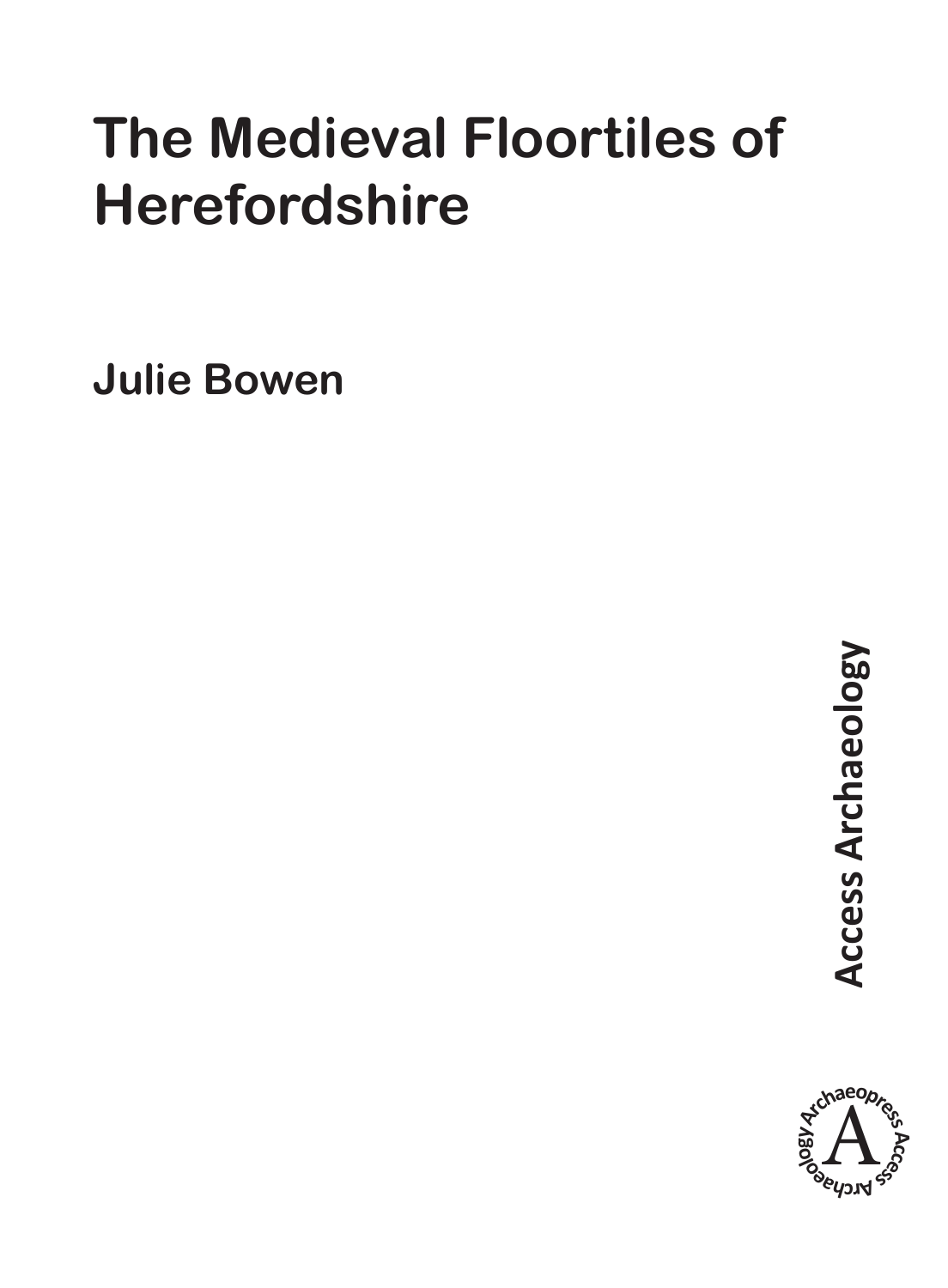

Archaeopress Publishing Ltd Summertown Pavilion 18-24 Middle Way Summertown Oxford OX2 7LG www.archaeopress.com

ISBN 978-1-80327-188-0 ISBN 978-1-80327-189-7 (e-Pdf)

© Julie Bowen and Archaeopress 2022

All rights reserved. No part of this book may be reproduced, stored in retrieval system, or transmitted, in any form or by any means, electronic, mechanical, photocopying or otherwise, without the prior written permission of the copyright owners.

This book is available direct from Archaeopress or from our website www.archaeopress.com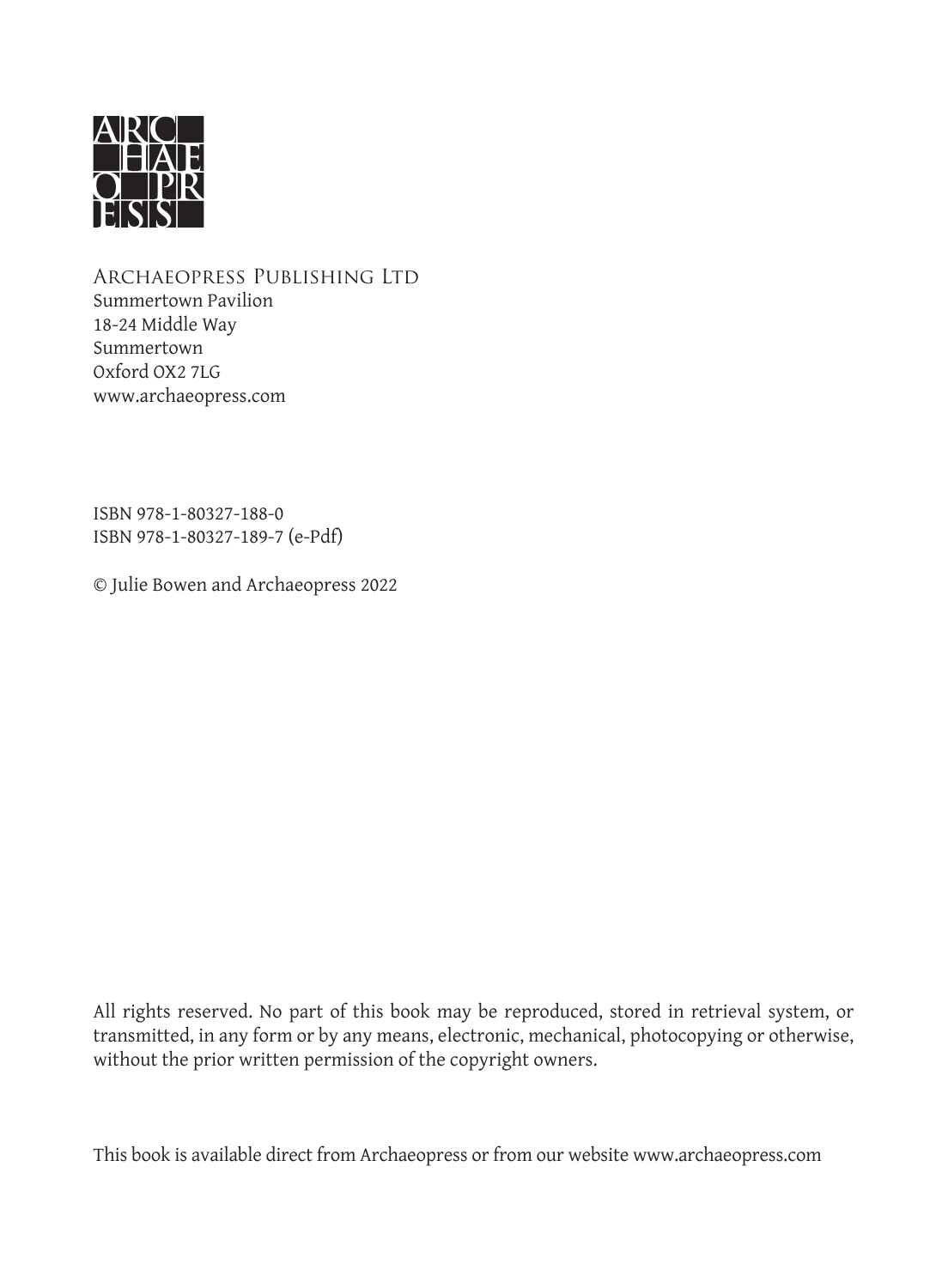## Contents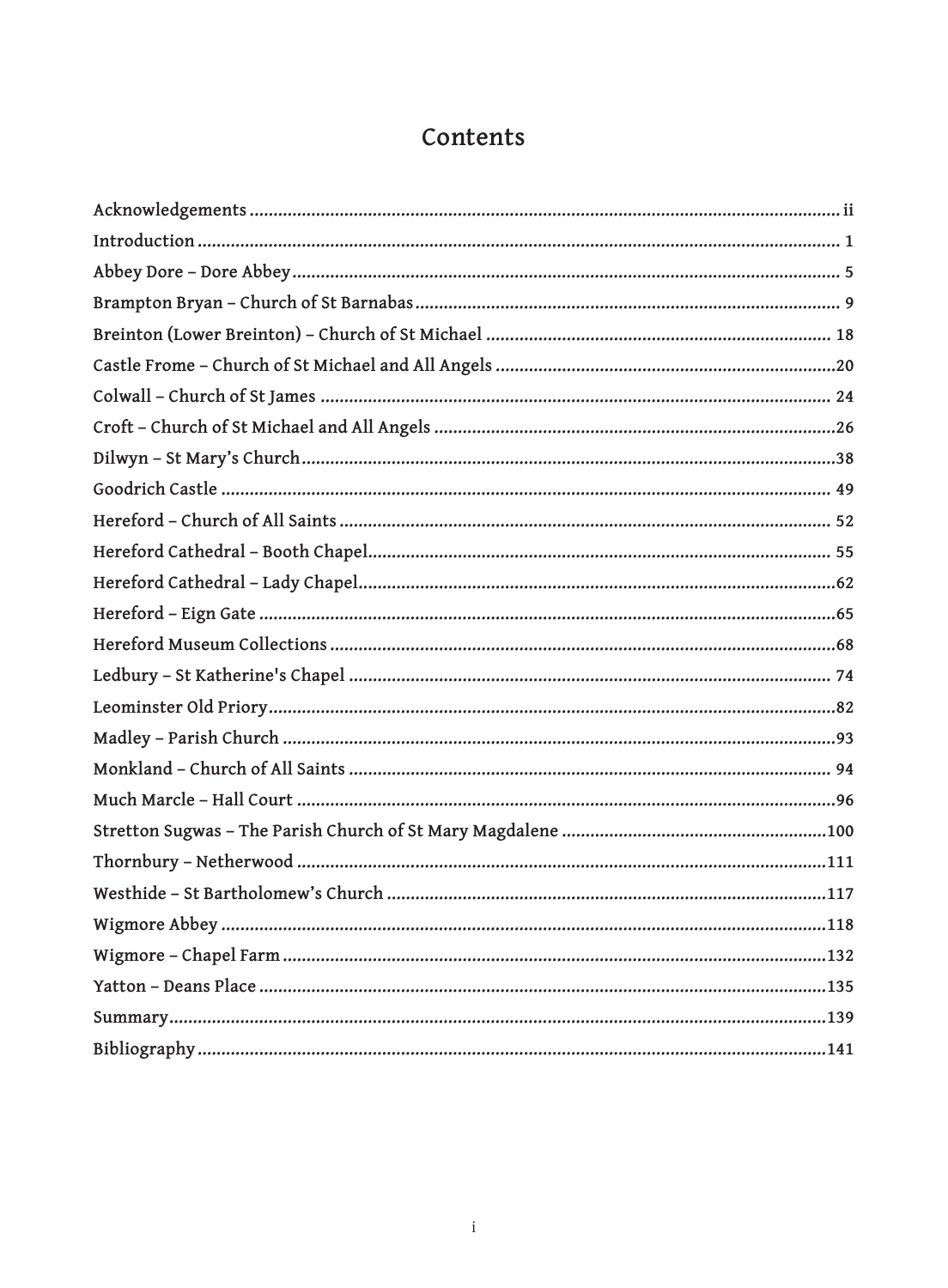## **Acknowledgements**

I am indebted to the National Museum of Wales for allowing use of the drawings and tile descriptions published in J. M. Lewis' exhaustive book on The Medieval Tiles of Wales.

I am grateful to Laurence Keen, the Director of the Census of Medieval Tiles in Britain, for his support in this endeavour, and for supplying unpublished reports on medieval floortiles found at Blackfriars, Gloucester, and at Worcester Cathedral. Mr Keen also gave me access to the unpublished drawings by Alan Hunt of the Much Marcle tiles.

With some of the heraldic shields I have drawn on the work done by Tony Wilmott, published in the Vince and Wilmott paper on 'A lost tile pavement at Tewkesbury Abbey' published in the Antiquaries Journal 1991. My thanks to Mr Wilmott for allowing me use of his drawings.

Hilary White kindly provided me with some notes she had made on medieval floortiles whilst she was part of the Sites and Monuments Record staff at Hereford. Her information on the Netherwood tiles at Thornbury was particularly helpful, and I am grateful to Ivan Turner who showed me his private collection of floor tiles from Netherwood.

It was Hilary White and Duncan Brown who had worked on the George Gilbert Scott tiles from Leominster Old Priory previously, and Duncan Brown allowed use of his earlier drawings.

Lynn Harper of Monmouth Archaeology permitted use of her drawings of some of the Abbey Dore tiles.

My thanks to Church and Site Archaeological Services for allowing me access to the floortiles retrieved from their watching briefs, in particular at Dilwyn and Breinton.

I am grateful to the Hereford Museum staff for granting me access to search for medieval floortiles within their Collections. Judy Stephenson identified the possible use of a barrel lock key in the production of a unique tile from Leominster Old Priory.

There were three locations, secular buildings now in private ownership, which house medieval floortiles, and I am most grateful to the owners of Wigmore Abbey; Chapel Farm, Wigmore; and Deans Place, Yatton, for allowing access to their tiles. Dr Patrick Brown helped with the identification of certain tiles from Deans Place and provided the main photograph.

Most of the tiles which appear to be unique to Herefordshire are illustrated by the author's own photographs and those of Andrew Stait. Other individual photographs are credited within the text.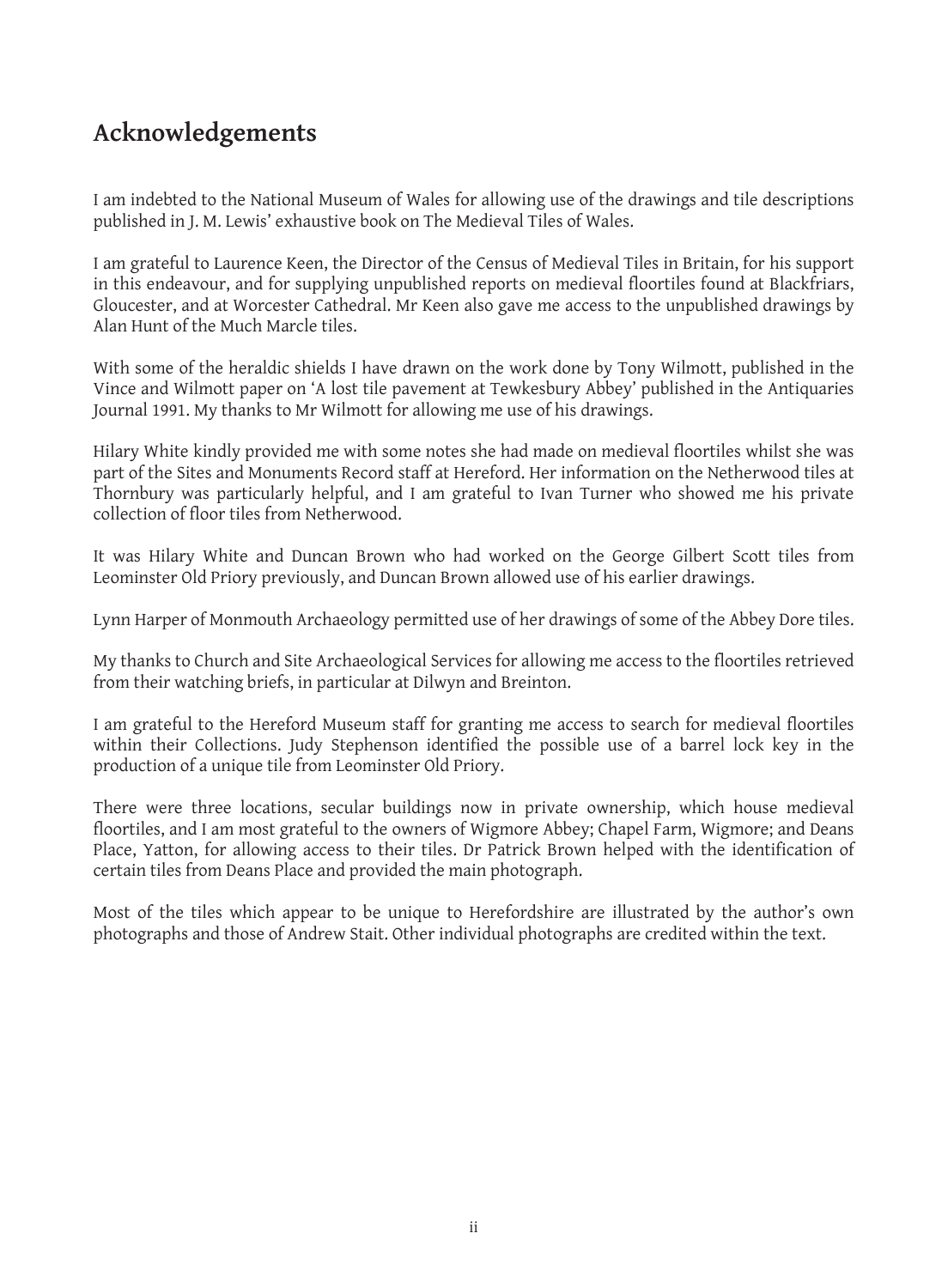## **Introduction**

It had been my original intention to research the decorated medieval floortiles in Herefordshire in order to better understand the dating and distribution of the tiles and the links between the sites at the time the tiles were originally laid.

However, circumstances have dictated that this book is only the first step along that road, in that this is simply a survey, inevitably a snapshot in time, of the decorated medieval floortiles visible in the county of Herefordshire in 2013. I have also included a few instances where records exist of medieval floortiles having been found, but the actual tiles are no longer available. I hope that it will provide a foundation for others to undertake further research.

I am of course in the shadow of the late Alan Vince and his exhaustive studies of the ceramics industry in the Severn valley. His interest was primarily with the analysis of the fabric of the tiles, its origin, and the trade routes. However, the vast majority of the medieval tiles in Herefordshire are laid as flooring, albeit not in their original setting, and the fabric of the tile is not available for analysis. I can only work with the designs.

In this book I have not included plain glazed tiles, as these are difficult to date, and unhelpful in suggesting links between sites. It should be noted perhaps that a significant number of surviving tiles feature heraldic shields, but we should be wary of the assumption that these shields formed such a large proportion of the original tiles laid. It is likely that the workmen salvaging these tiles, often during Victorian restorations of the churches, considered the shields to be of more importance than the foliate designs.

It is impossible to look at Herefordshire in isolation, particularly with such large and well-documented collections of floortiles close by, notably at Great Malvern, Worcester, and Gloucester. Where other sites have tiles of the same design I have tried to list only those locations within a 20-mile radius of Herefordshire.

As the decorated tiles are now to be found in often dark buildings where photography is difficult, where there is a drawing available of the design then this is what I have used as this gives a clearer image. The photographs were taken mainly by the author and Andy Stait; those taken by Laurence Keen and Dr Patrick Brown are referenced in the text.

Given Herefordshire's shared border with the Welsh counties, there are many similar designs to those in J. M. Lewis' exhaustive book 'The Medieval Tiles of Wales'; these were drawn by Jeremy Leech and are referenced throughout the book. Laurence Keen produced the drawings of the floortiles from Blackfriars, Gloucester; Worcester Cathedral; and Netherwood. The heraldic shield tiles were drawn by Tony Wilmott: Lynn Harper produced some of the Abbey Dore drawings: Duncan Brown the Leominster Old Priory Gilbert–Scott tiles; the other Leominster Old Priory tile drawings and those of Dilwyn are the author's own. A few are derivatives from Elizabeth Eames' Catalogue of the British Museum tiles.

I have therefore listed the main sites alphabetically, and detailed under each site name the tiles visible at that location. Obviously some places (such as Stretton Sugwas and Croft) have a large number of tiles of the same design, but I have still listed all of them at both locations so that a reader selecting only one discrete site will still find a complete record within that chapter.